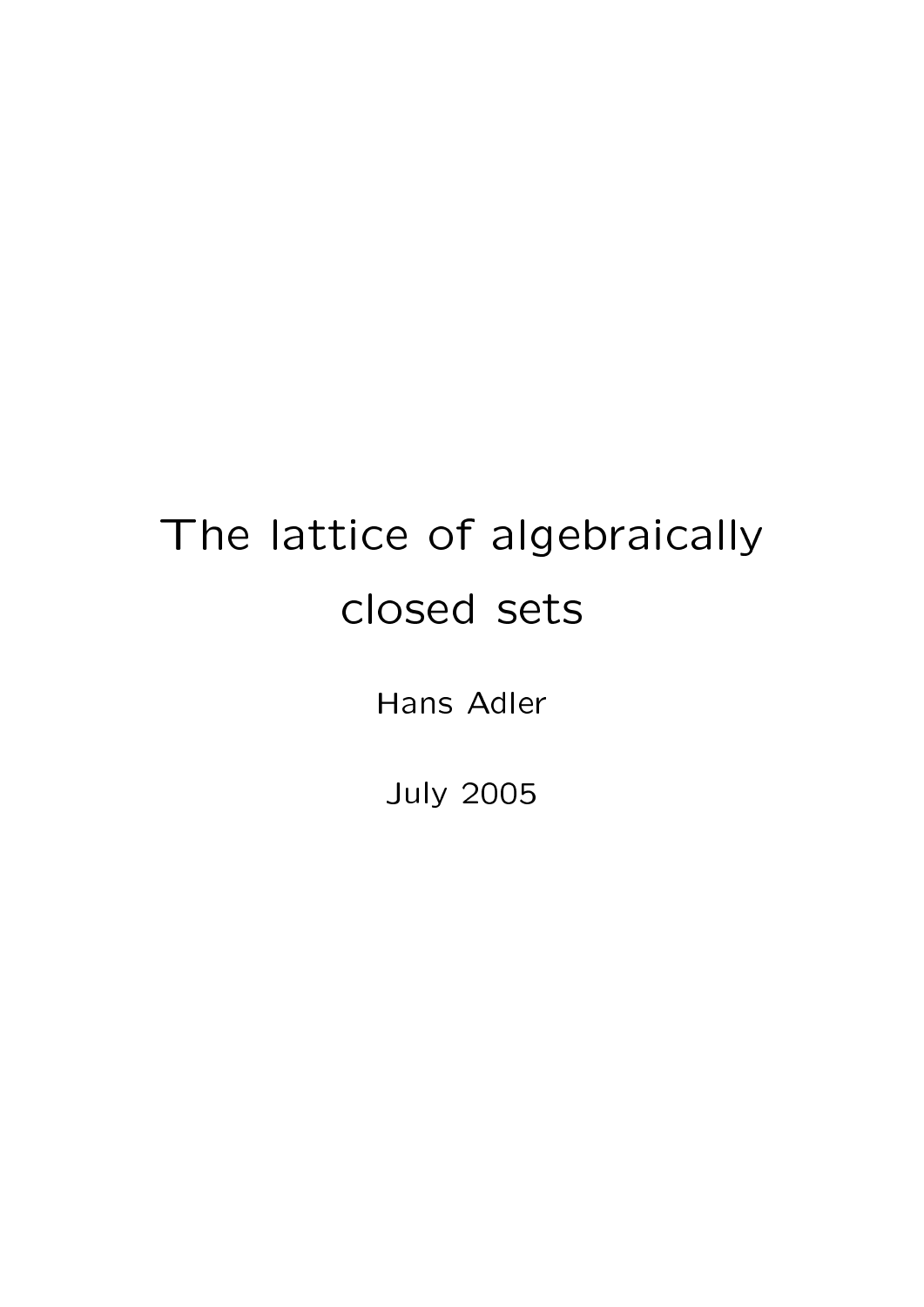#### The lattice of algebraically closed sets

Contents:

- 1. Independence relations
- 2. Strict independence relations
- 3. Objects of this talk
- 4. Modularity
- 5. Generalising modularity
- 6. M-dividing
- 7. M-forking  $=$   $p$ -forking
- 8. Some consequences
- 9. Related results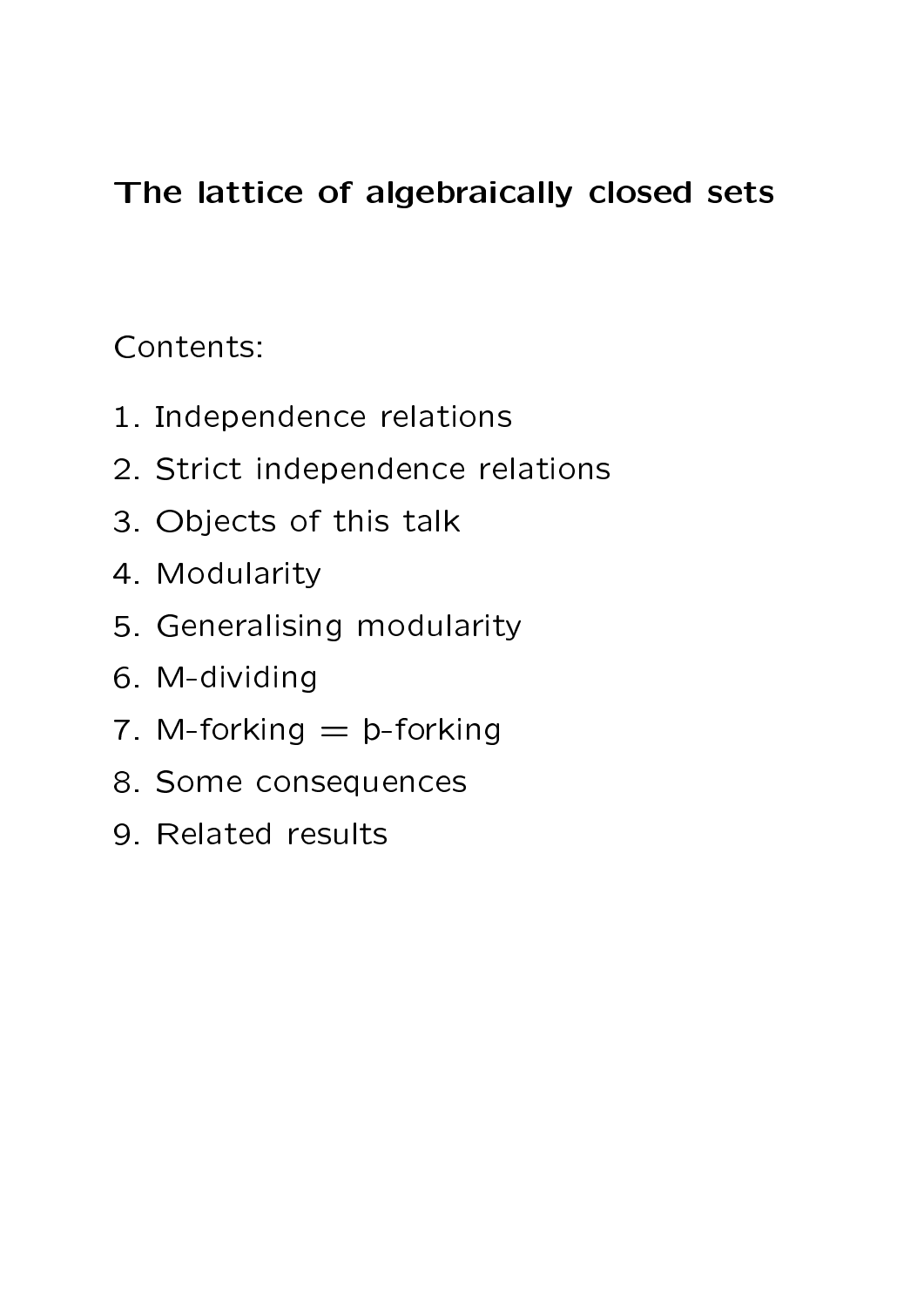### Independence relations (1/9)

Independence relation  $=$  invariant relation satisfying: (symmetry)  $A\bigcup_C B \iff B\bigcup_C A$ (monotonicity/finite character)  $A \cup_C B \iff A_0 \cup_C B_0$  $\forall$  finite  $A_0 \subseteq A$ ,  $B_0 \subseteq B$ 

(full transitivity)

\n
$$
A \cup_{D} B \iff A \cup_{D} C \text{ and } A \cup_{C} B,
$$
\nprovided that  $D \subseteq C \subseteq B$ 

\n(extension)

\n
$$
A \cup_{D} C, C \subseteq B \implies \exists A' \equiv_{C \cup D} A : A' \cup_{D} B
$$
\n(local character)

 $\exists \kappa \quad \forall B, \text{ finite } A_0 \quad \exists C \subseteq B \colon \quad A_0 \cup_C B$ and  $|C| < \kappa$ .

Not required: boundedness / stationarity over models; independence theorem / amalgamation property / chain condition.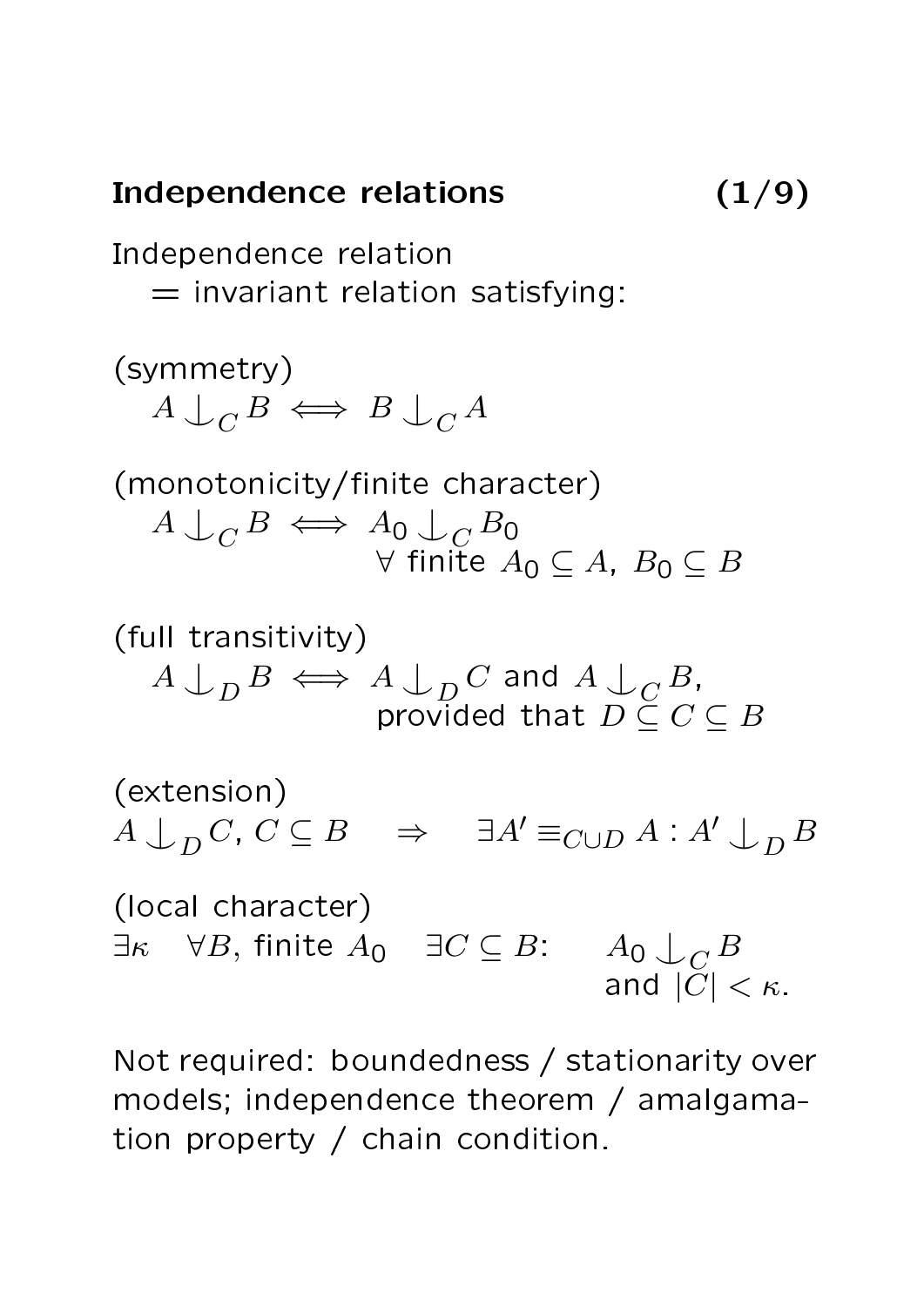Easy consequence of the axioms:  $A\bigcup_C B \quad\iff\quad \mathsf{acl}(A\cup C)\bigcup_{\mathsf{acl}(C}\mathsf{acl}(B\cup C)$ 

^| is strict  $\qquad \Longleftrightarrow \quad \ \ a\bigcup_C a \,\,\text{implies}\,\, a\in \mathsf{acl}\, C$  $\iff$  acl( $A \cup C$ ) ∩ acl( $B \cup C$ ) = acl  $C$ whenever  $A\mathrel{\mathop{\downarrow}_{C}} B.$ 

 $Acl =$  lattice of algebraically closed sets The axioms can be stated in terms of Acl and its automorphisms.

Examples:

- forking (Shelah, Kim)
- o-minimal independence (Pillay, Steinhorn)
- þ-forking (Scanlon, Onshuus)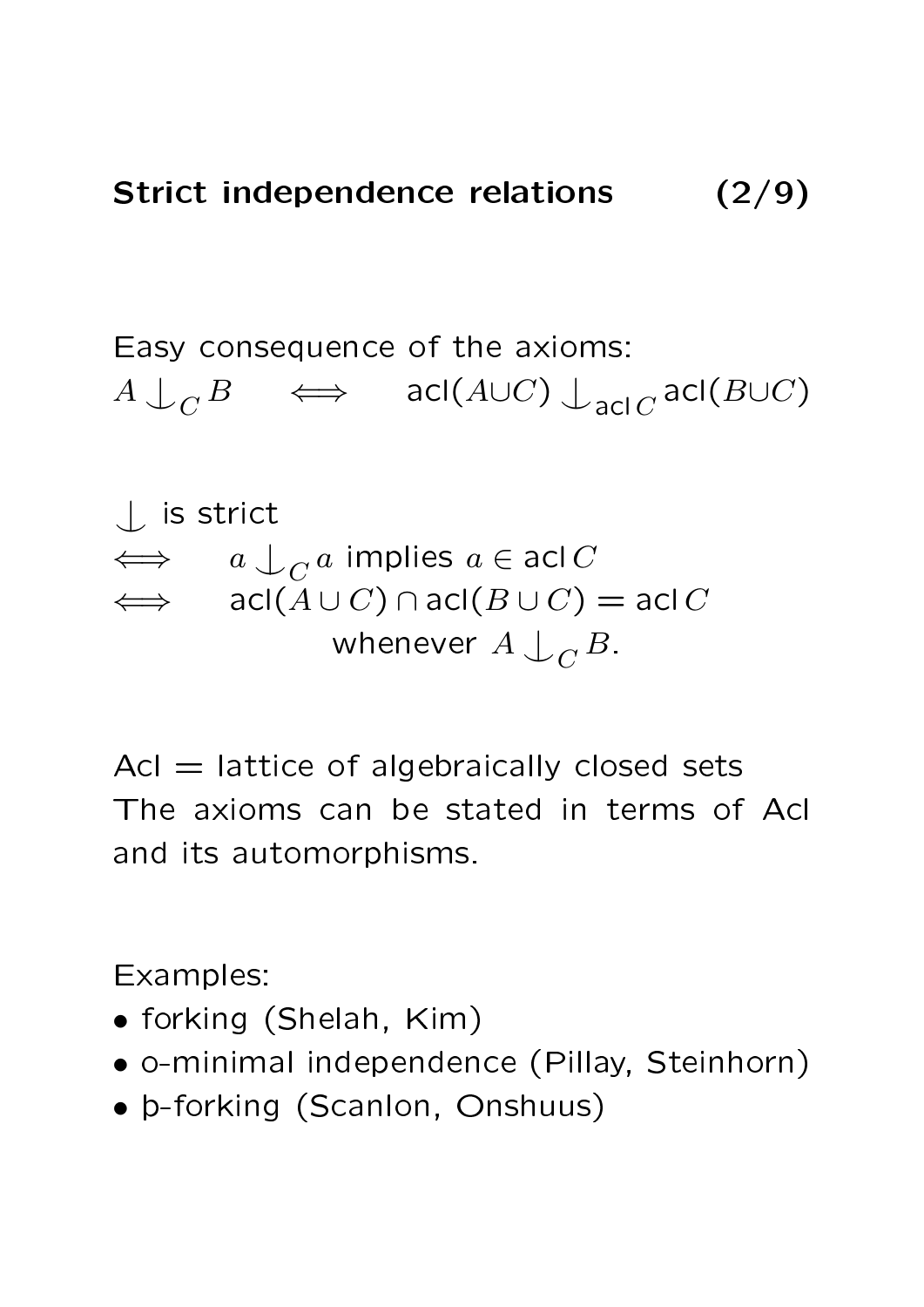Objects of this talk (3/9)

1. Re-invent the wheel:

Find a strict independence relation that is the correct one for vector spaces and algebraically closed fields (ACF).

- 2. Name-dropping: Mention 4 important mathematicians who were involved in the short boom of lattice theory in the 1930s.
- 3. Understand thorn-forking.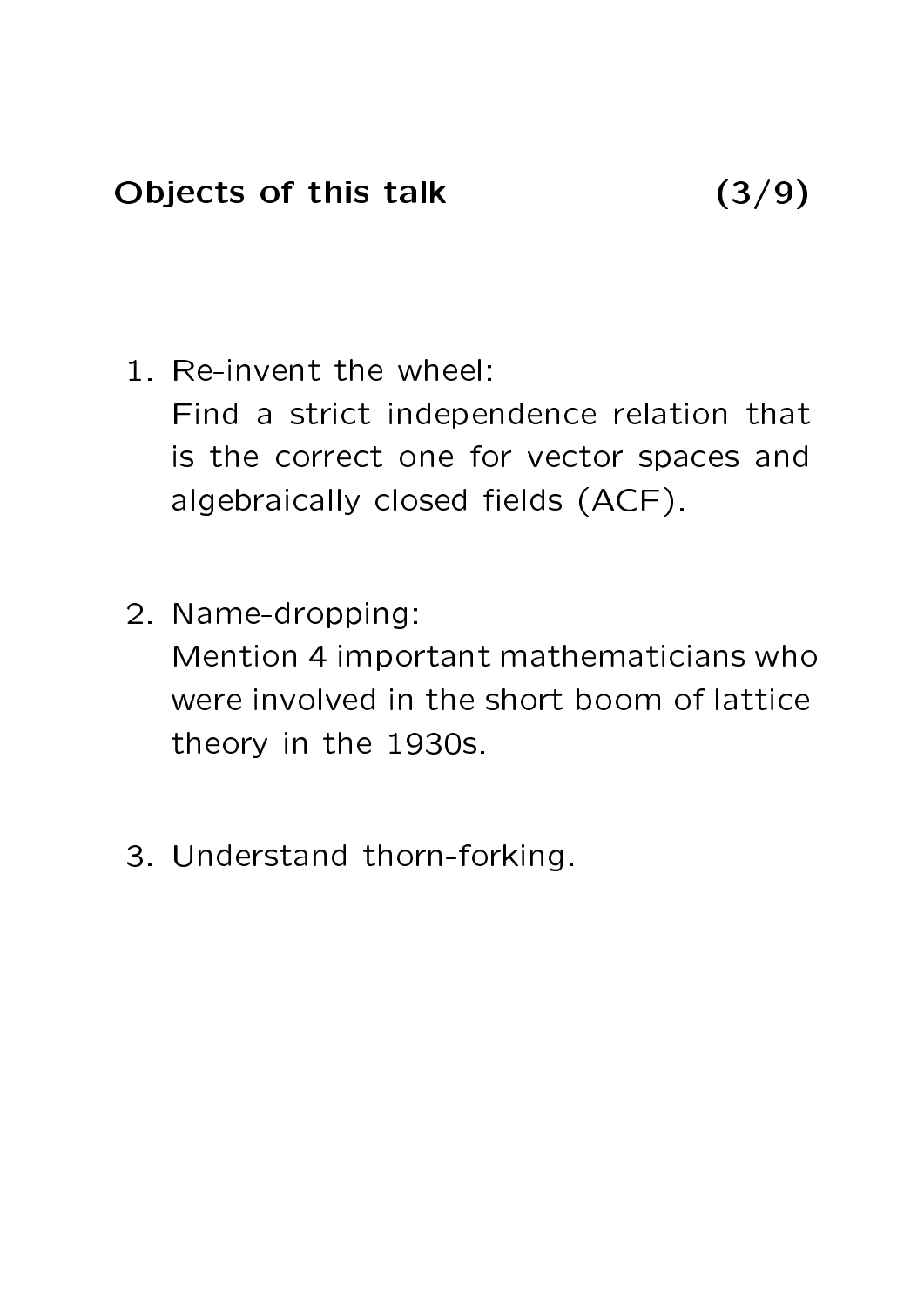#### Modularity (4/9)

Definition (J. v. Neumann)  $A \downarrow_c^a$  $\overline{C}$   $B \iff \mathsf{acl}(A\cup C) \cap \mathsf{acl}(B\cup C) = \mathsf{acl}(C).$ 

### Theorem

 $\bigcup$ <sup>a</sup> is a strict independence relation </u> Acl is modular.

#### Proof sketch

 $\bigcup$ <sup>a</sup> is almost an independence relation and certainly strict. Only problem:  $A \bigcup_{L}^{\mathsf{a}}$  $D_D^{\mathsf{d}} B$  and  $D \subseteq C \subseteq B$   $\Rightarrow$  A  $\bigcup_C^a$  $\frac{a}{C}B$ . This holds  $\iff$  Acl is modular.

This works for 1-based theories such as vector spaces. But not for ACF: not modular.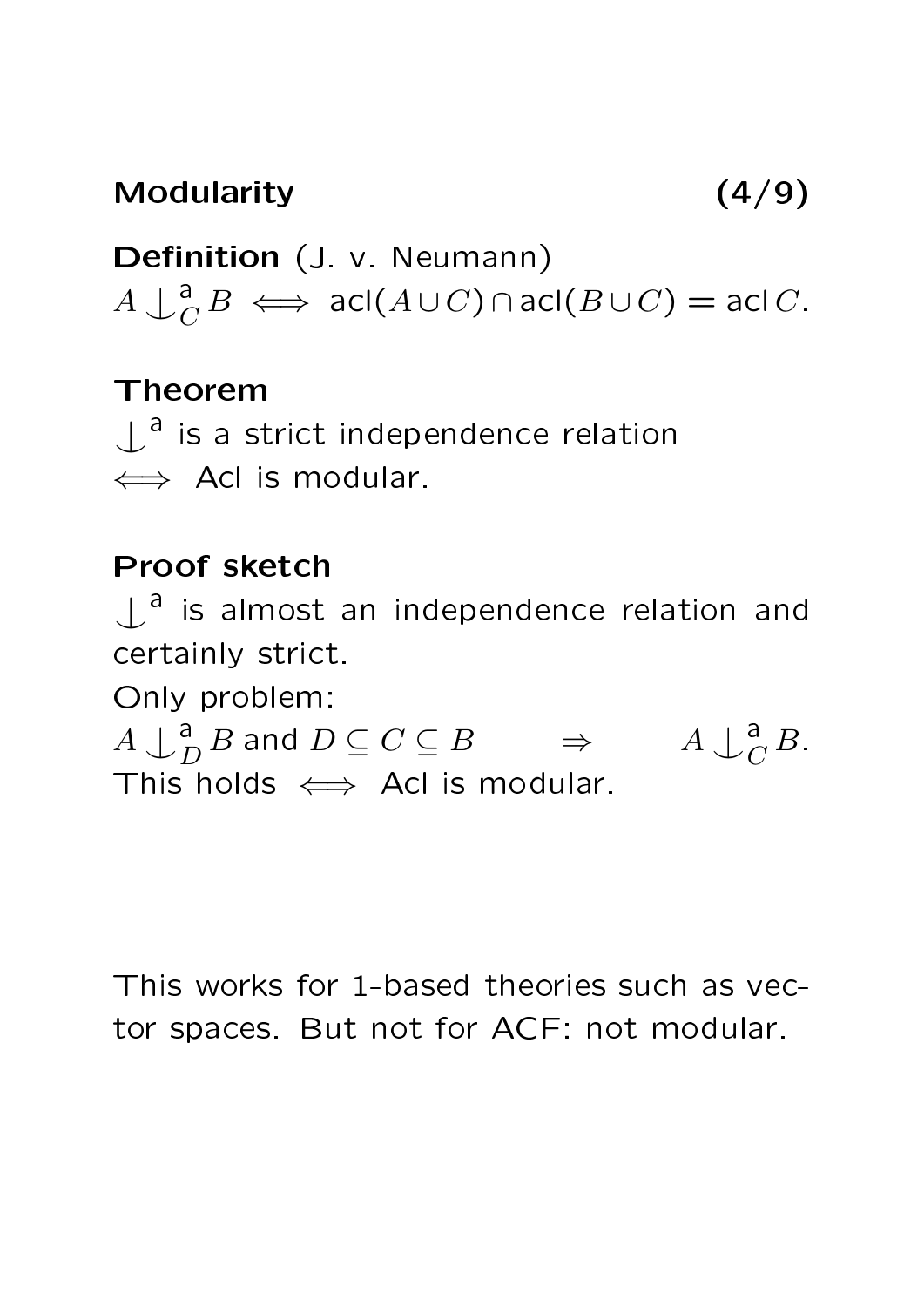## Generalising modularity (5/9)

An active field in the 1930s. Several attempts:

- Birkhoff's condition (Birkhoff 1935)
- semimodularity (Birkhoff 1935)
- Mac Lane's condition (Mac Lane 1938)
- M-symmetry (Wilcox 1938)
- 
- 
- -

All conditions agree for finite lattices. All conditions differ in general.

 $M(A, B)$  if A and B form a modular pair:



M-symmetry:  $M(A, B) \iff M(B, A)$ .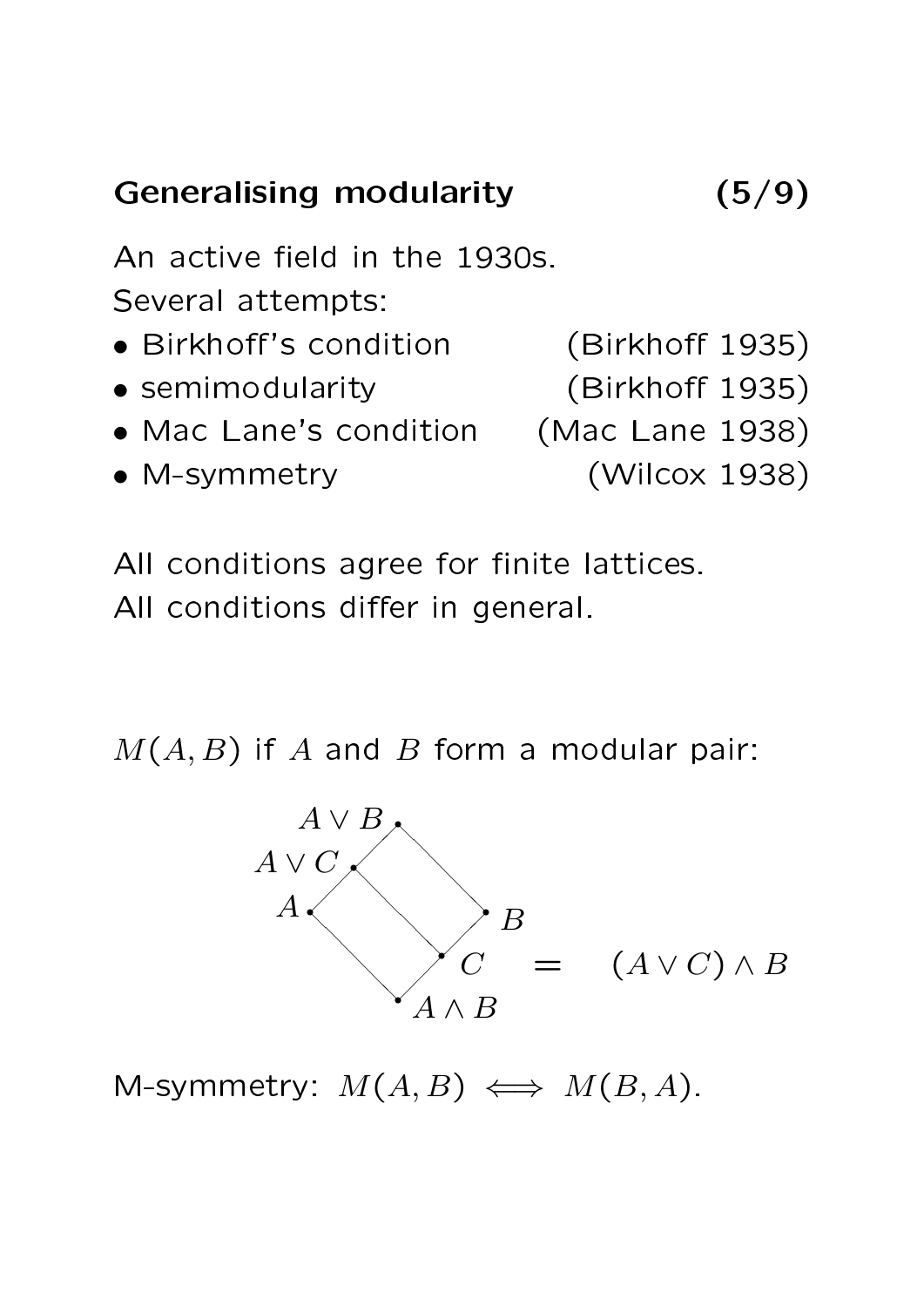M-dividing (6/9)

Definition (Wilcox 1938)  $A \perp B \iff A \wedge B = 0$  and  $M(A, B)$ .

Definition (Scheuermann 1996)  $A\bigcup_{C}^{\mathsf{M}} B \iff \mathsf{acl}(A\cup C)\cap \mathsf{acl}(B\cup C)=\mathsf{acl}(C)$ and  $M(\text{acl}(A\cup C), \text{acl}(B\cup C)).$ 

Theorem (Adler 2005)  $\bigcup$ <sup>M</sup> is a strict independence relation ⇐⇒ Acl is M-symmetric.

#### Proof idea

Byunghan Kim: symmetry of dividing implies simplicity. Generalise his proof.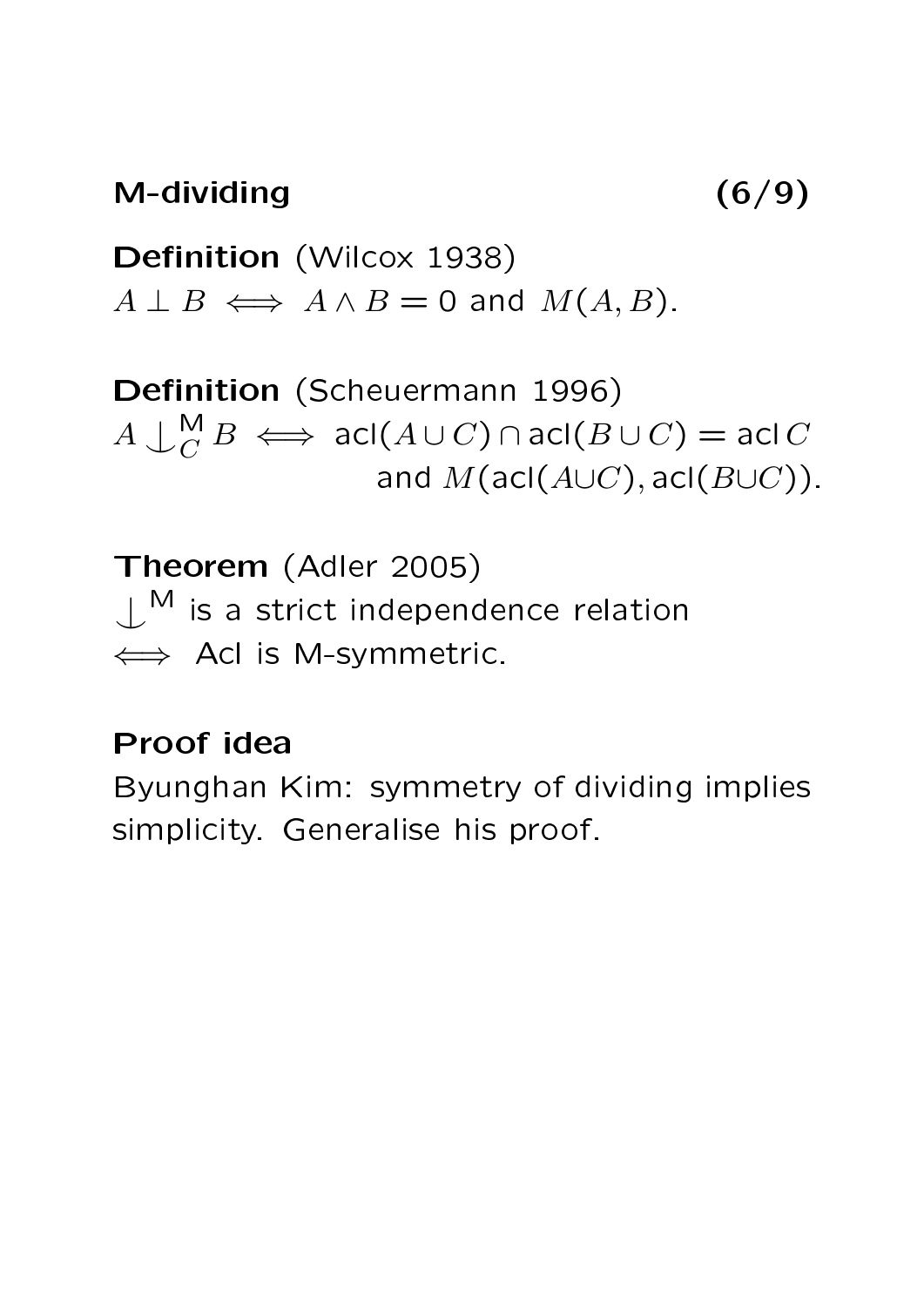#### M-forking  $=$   $\mathsf{b}\text{-}$  forking  $(7/9)$

 $M_{\text{max}}$  is the correct notion for 1-based theories (like vector spaces) and for ACF.

But not preserved under taking reducts! Saharon Shelah:

 $A/C$  does not fork over  $D \quad \iff$  $\forall B \supset C \quad \exists A' \equiv_{C \cup D} A$ :  $A'/B$  does not divide over  $D$ .

Define M-forking  $\int^*$  from M-dividing  $\int^M$ :

 $A \downarrow^*_{I}$  $_D^*C \iff$  $\forall B \supseteq C \quad \exists A' \equiv_{C \cup D} A : \quad A' \cup_{D}^{\mathsf{M}} B.$ 

#### Theorem

M-forking  $=$  þ-forking:  $\downarrow^* = \downarrow^{\,}$ p.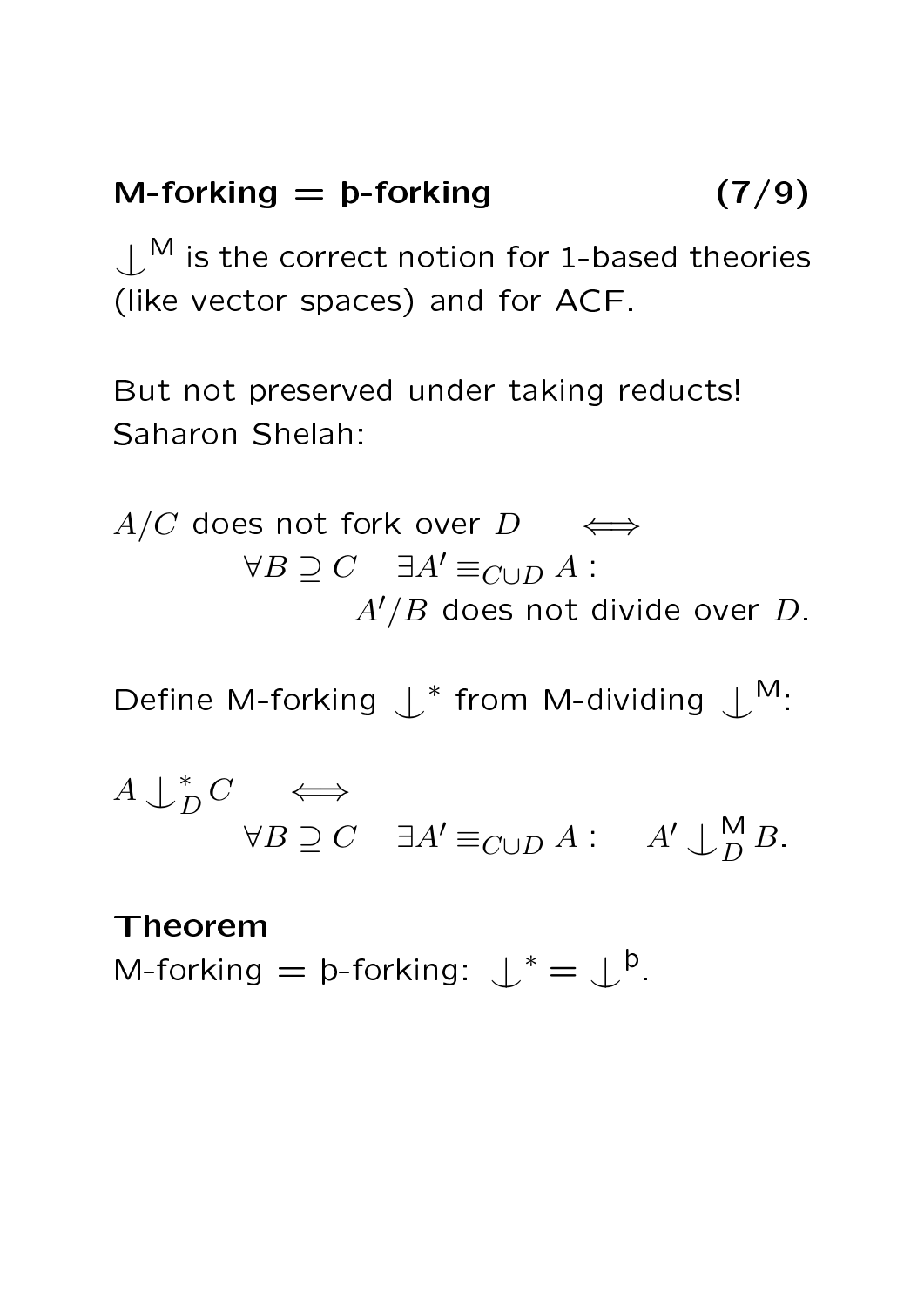# Some consequences (8/9) Acl is modular  $\iff$  T is 1-based rosy  $\Leftrightarrow \qquad \downarrow^{\,b} = \downarrow^{\,a}.$

Acl is M-symmetric

 $\iff$  T rosy and  $\bigcup^{\mathsf{b}} = \bigcup^{\mathsf{M}}$ .

#### $T$  is rosy

⇐⇒ ∃ a strict independence relation  $\Rightarrow \qquad \downarrow^{\text{b}}$  is the coarsest.

Hence T simple  $\Rightarrow \quad \downarrow^{\mathsf{b}}_{\mathsf{f}}$  is coarser than forking independence,  $A\mathop{\smile}\limits^{\mathop{\leftarrow}\limits^{\mathop{\leftarrow}\limits}_{\mathop{\leftarrow}\limits^{\mathop{\leftarrow}\limits}}} A$  $\bigcap^{\mathsf{f}}_C B \Rightarrow A \bigcup^{\mathsf{b}}_C$  $\frac{\mathsf{p}}{C} B$ .

Theorem (Scheuermann 1996) A strict independence relation with (weak) canonical bases is the coarsest for its theory.

Hence: Forking  $=$   $\mathsf{b}\text{-}$  forking for simple theories with EHI. (first proof by Clifton Ealy)